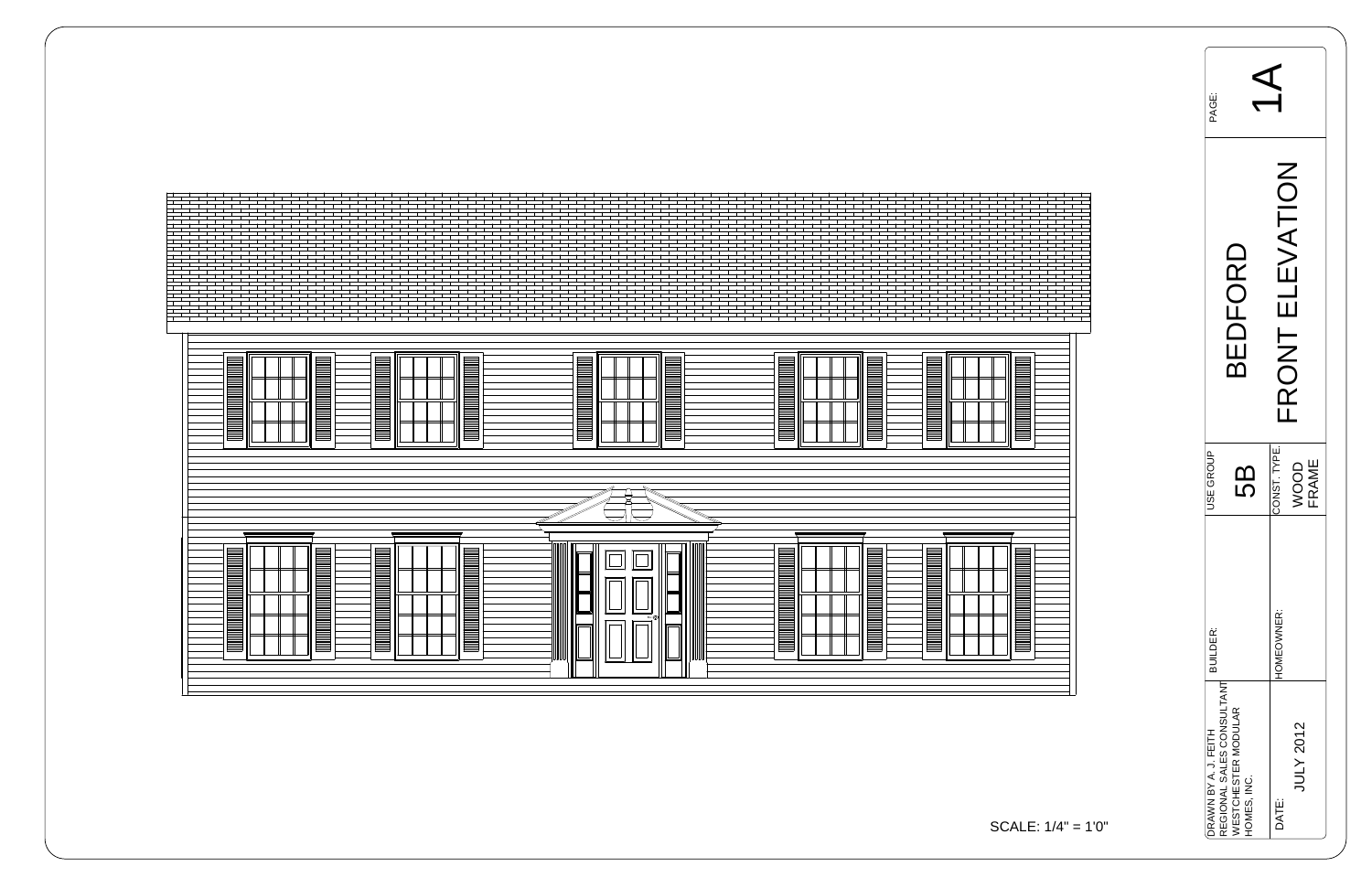| PAGE:                |                                                                       |  |               |                                                 |  |  |
|----------------------|-----------------------------------------------------------------------|--|---------------|-------------------------------------------------|--|--|
|                      | BEDFORD                                                               |  | SIDE AND REAR | LEVATIONS<br>$\overline{\overline{\mathbf{u}}}$ |  |  |
| <b>JSE GROUP</b>     | เกี                                                                   |  | CONST. TYPE.  | <b>FRAME</b><br>VOOD                            |  |  |
| <b>BUILDER:</b>      |                                                                       |  | HOMEOWNER:    |                                                 |  |  |
| DRAWN BY A. J. FEITH | EGIONAL SALES CONSULTANT<br><b>VESTCHESTER MODULAR</b><br>HOMES, INC. |  | DATE:         | JULY 2012                                       |  |  |





SCALE: 1/8" = 1'0"

RIGHT



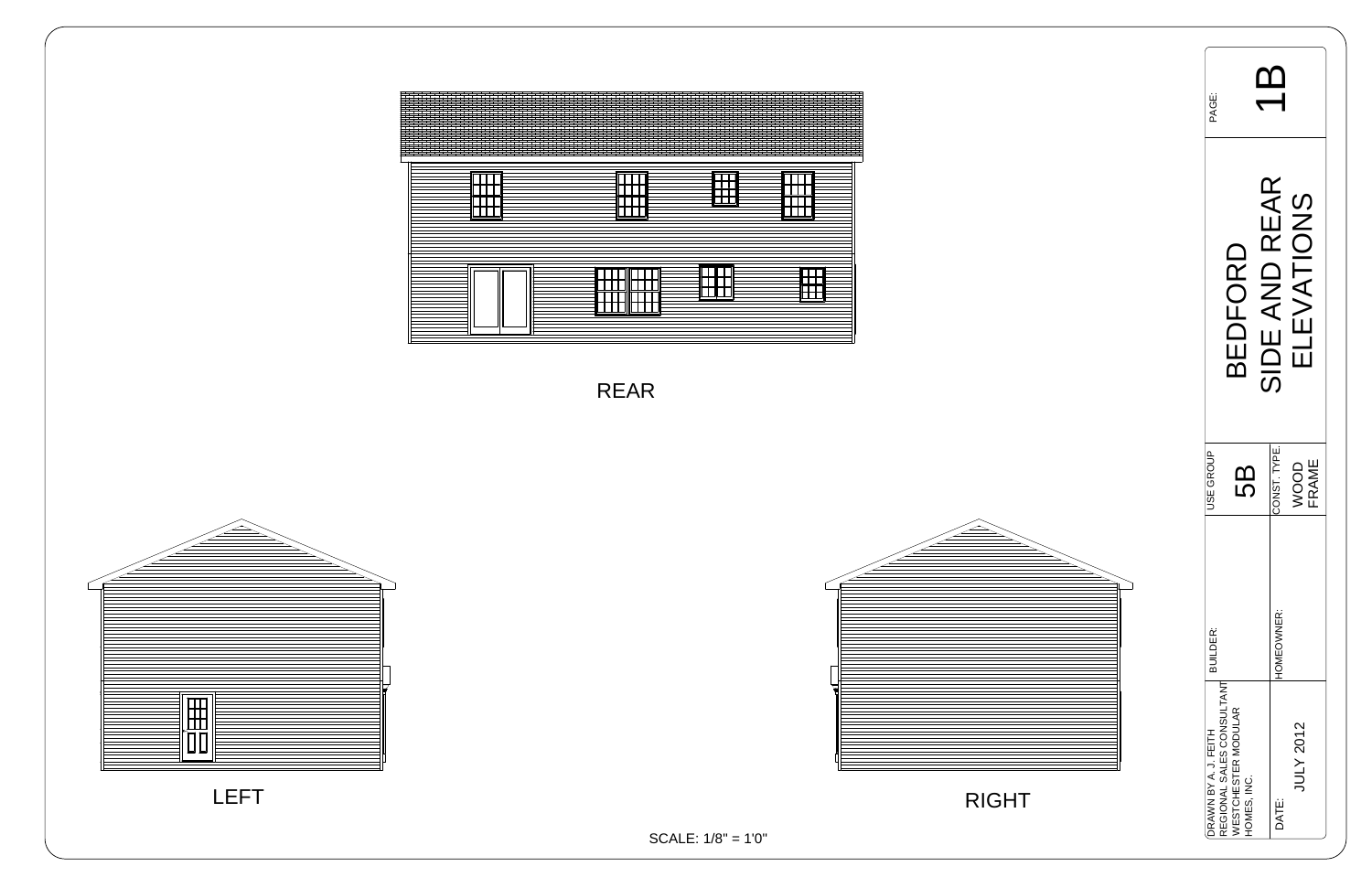